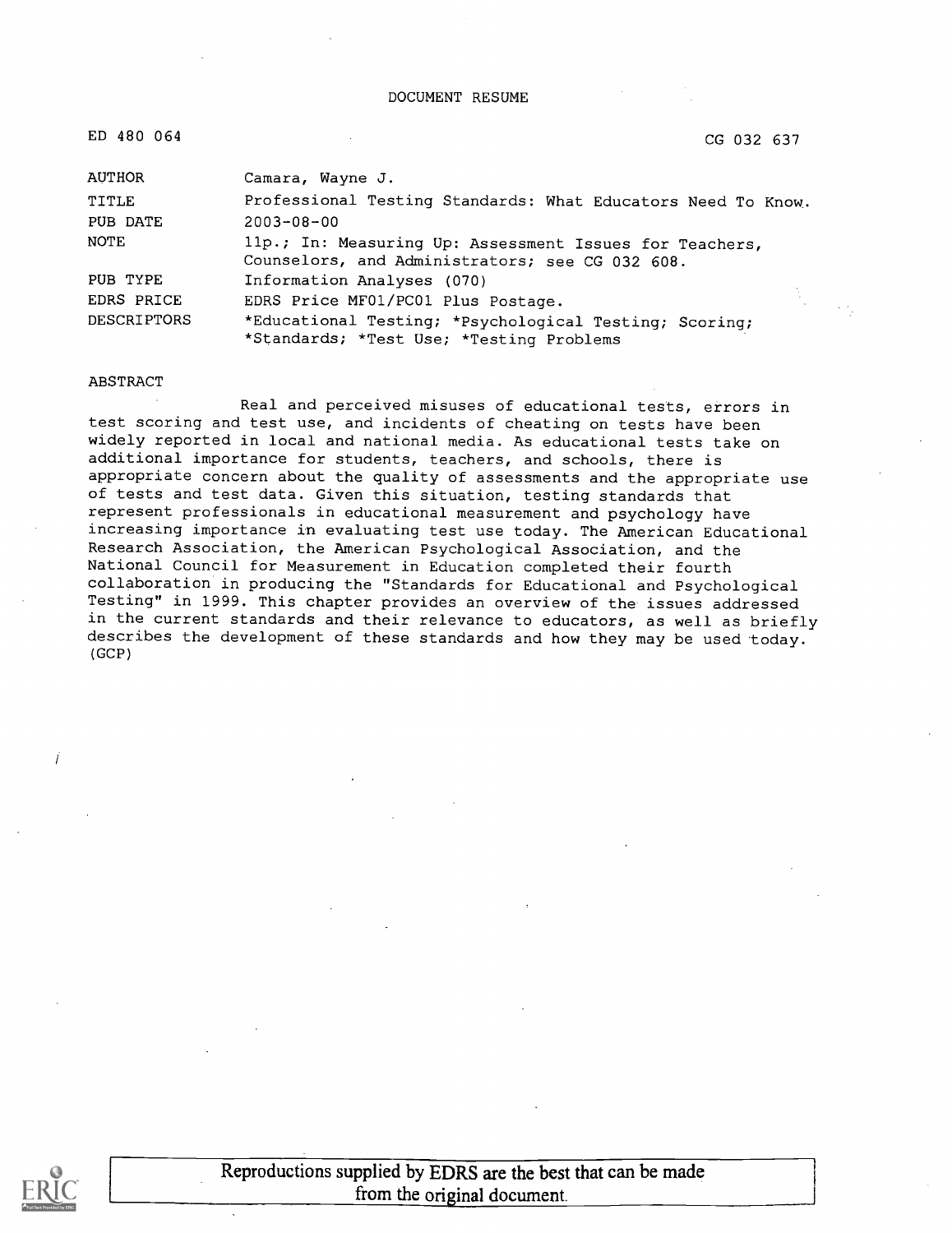## Professional Testing Standards: What Educators Need to Know

### By Wayne J. Camara

U.S. DEPARTMENT OF EDUCATION Office of Educational Research and Improvement EDUCATIONAL RESOURCES INFORMATION

CENTER (ERIC) O This document has been reproduced as received from the person or organization originating. it.

O Minor changes have been made to improve reproduction quality.

Points of view or opinions stated in this document do not necessarily represent official OERI position or policy.



BEST COPY AVAILABLE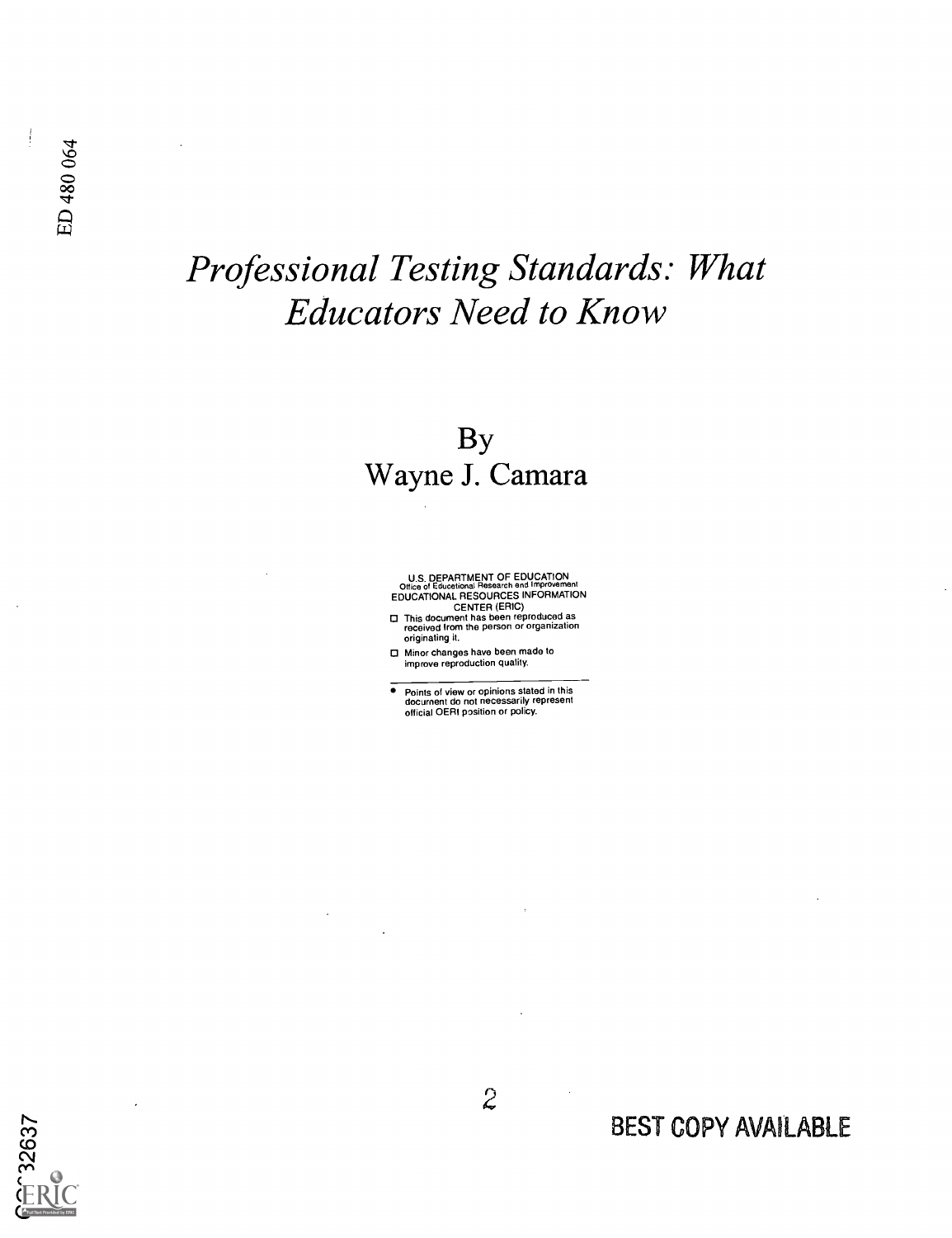

## **Chapter 29** Professional Testing Standards What Educators Need to Know

Wayne J. Camara

Children are often first exposed to standardized testing in elementary school, and by age 18 assessments may have played a major role in their life decisions, ranging from graduation and promotion to college admission and entry into certain majors or selection into occupations or organizations. Real and perceived misuses of educational tests, errors in test scoring and test use, and incidents of cheating on tests have been widely reported in local and national media (Camara, 1997). As educational tests take on additional importance for students, teachers, and schools, there is appropriate concern about the quality of assessments and the appropriate use of tests and test data.

At times misuse of tests has resulted in legal challenges to state, district, or school assessment practices. In some instances, concerns about testing practices have also resulted in legislation, such as test disclosure laws requiring the release of some test forms in some states. In addition, federal legislation has often included language concerning the types of assessments used and their role in relation to federal funding of educational initiatives. Other federal laws strive to protect certain groups from specific abuses (e.g., the Americans With Disabilities Act of 1990, the Civil Rights Act of 1991). However, the majority of concerns regarding the quality of tests and the appropriate use of tests in education are matters of professional practice and technical, or psychometric, concern. Given this situation, testing standards that represent professionals in educational measurement and psychology have increasing importance in evaluating test use today.

### **Background**

The American Educational Research Association (AERA), the American Psychological Association (APA), and the National Council for Measurement in Education (NCME) completed their fourth collaboration in producing the Standards for Educational and

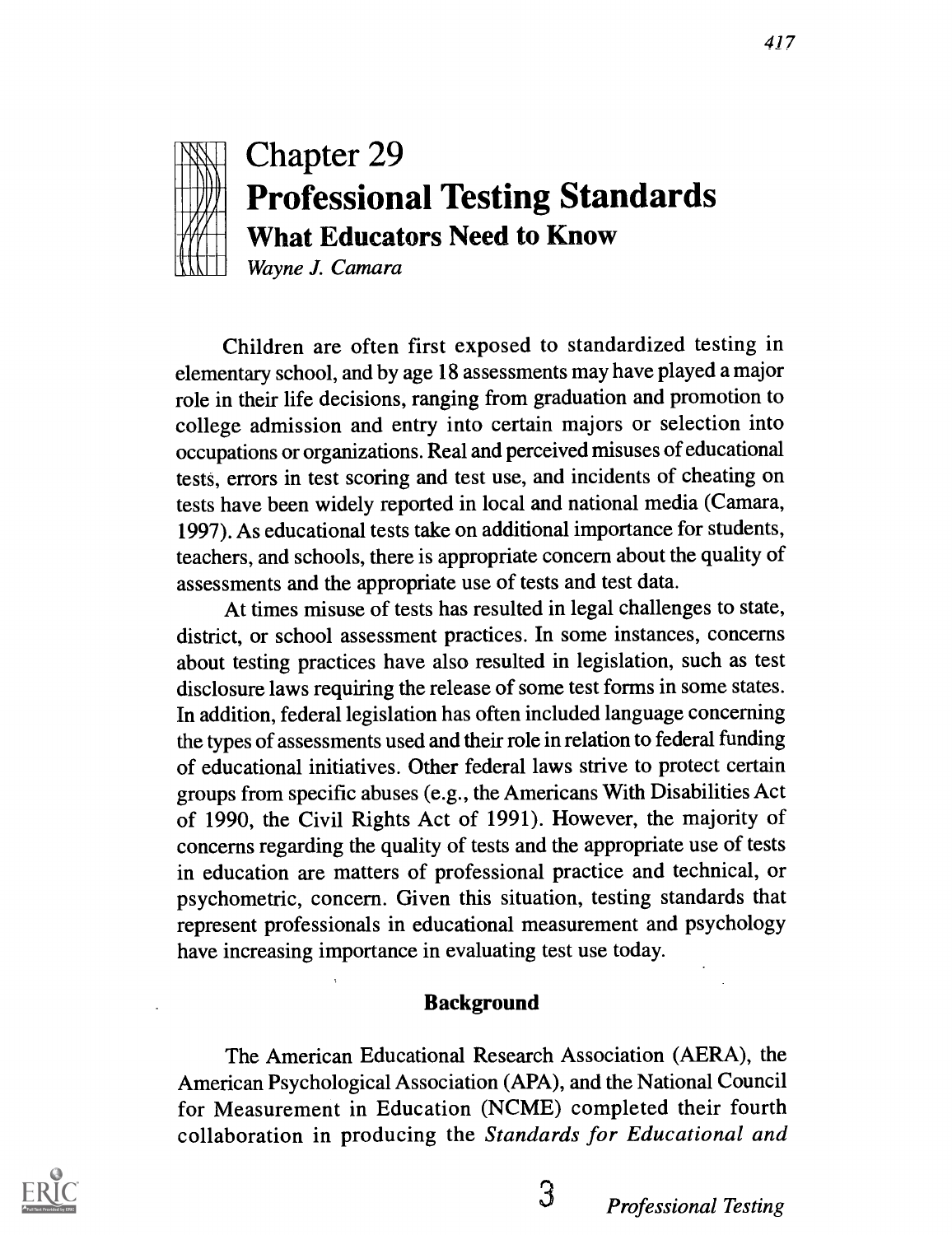418

Psychological Testing in 1999. This chapter will provide an overview of the issues addressed in the current standards and their relevance to educators, as well as briefly describe the development of these standards and how they may be used today.

In 1954, APA issued the first set of testing standards, entitled Technical Recommendations for Psychological Tests and Diagnostic Techniques. Parallel standards were developed for educational achievement tests in 1955 by the American Educational Research Association and the National Council for Measurement Used in Education (later renamed the National Council for Measurement in Education; Camara and Kraiger, 1996). AERA, APA, and NCME collaborated on joint standards that incorporated educational and psychological testing in 1966; they issued revisions in 1974 and 1985, and completed the current Standards for Educational and Psychological Testing in 1999.

The Standards for Educational and Psychological Testing (referred to as the Standards) is the most widely cited document addressing technical, policy, and operational issues for educational assessment (Camara, 1997). Yet most policymakers and educators with responsibilities for assessment practices may not be familiar with the Standards because they are not members of these three associations and because the document is primarily technical in nature and is not likely to be used in introductory testing or measurement courses or workshops that these audiences may frequent. In an effort to address this concern, the Joint Committee on Testing Practices developed the Code of Fair Testing Practices in Education (2002). This code attempts to highlight key concepts from the nearly 200-page Standards in a fourpage brochure that professionals are encouraged to disseminate.

The *Standards* is based on the premise that effective testing and assessment require that all participants in the testing process possess the knowledge, skills, and abilities relevant to their role, as well as awareness of personal and contextual factors that may influence the testing process. "Although the evaluation of the appropriateness of a test or testing application should depend heavily on professional judgment, the *Standards* provides a frame of reference to assure that relevant issues have been addressed" (AERA et al., 1999, p. 2). The term test refers to a broad range of instruments and measures, and the standards apply regardless of the specific label applied to the instrument (e.g., assessment, scale, inventory). The only distinction made regards standardization. The authors acknowledge that the Standards applies primarily to any standardized measure and only to a lesser degree to

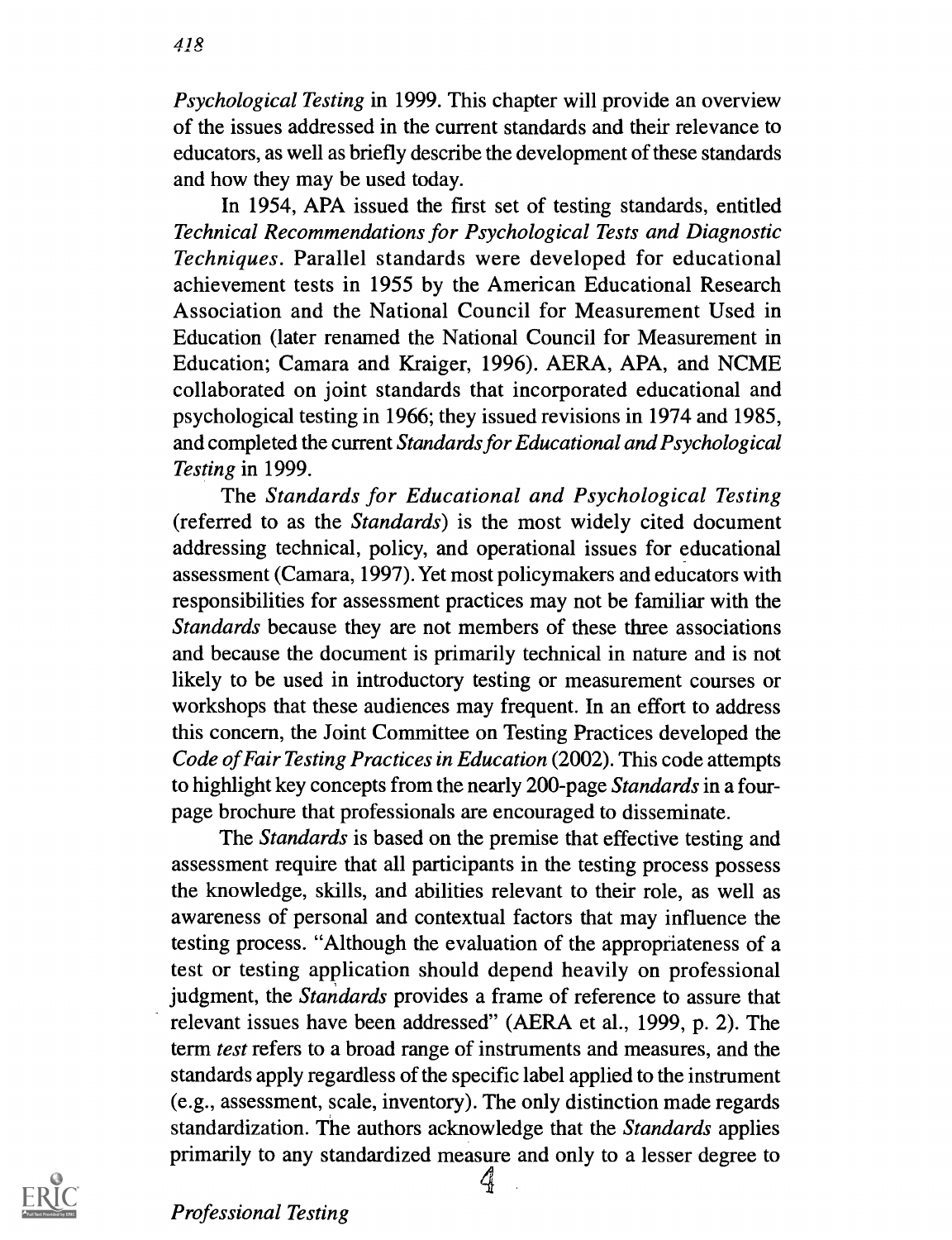nonstandardized methods (e.g., unstructured behavior samples, teachermade tests).

The Standards document contains 15 chapters and 264 standards divided into three major sections: (a) Test Construction, Evaluation, and Documentation, (b) Fairness in Testing, and (c) Testing Applications. The remainder of this chapter describes the major concepts addressed in the three sections and their implications for educators.

### Test Construction, Evaluation, and Documentation

This section focuses primarily on the responsibilities of test developers and test users and addresses psychometric issues such as validity, reliability, test development, norms, test administration, scoring, and documentation. The Standards defines validity as "the degree to which accumulated evidence and theory support specific interpretations of test scores entailed by proposed uses of a test" (AERA et al., 1999, p. 184). Validity is the most important consideration in developing and evaluating educational assessments. Validation involves accumulating the evidence that provides a scientific basis for the proposed test score interpretations. It is the interpretations of these scores that are evaluated, not the assessment itself. For example, if an achievement test is developed and used for student placement into advanced math courses, evidence supporting the validity of such use is required. One source of evidence may be a finding that performance on the achievement test is related to performance in the subsequent mathematics courses. If a cutoff score or specific performance level is used to make the placement decision, one would want additional evidence that students who perform below the cutoff point are less likely to succeed in the advanced courses than students who perform above that point. When evidence is not adequately compelling, additional measures such as teacher recommendations, student or parent recommendations, and academic performance should be included. In another instance an achievement test may be used to compare the writing skills of eighth graders in a state over a number of years to determine if standards-based reform activities are improving student performance. Because the achievement test is used to make inferences about the comparability of scores for groups of test takers, rather than individual students, different sources of evidence are required. Although more than one source of validity evidence is generally desirable, the quality of evidence is of primary importance. The intended uses of the assessment and the proposed interpretation of scores have implications

ᢒ

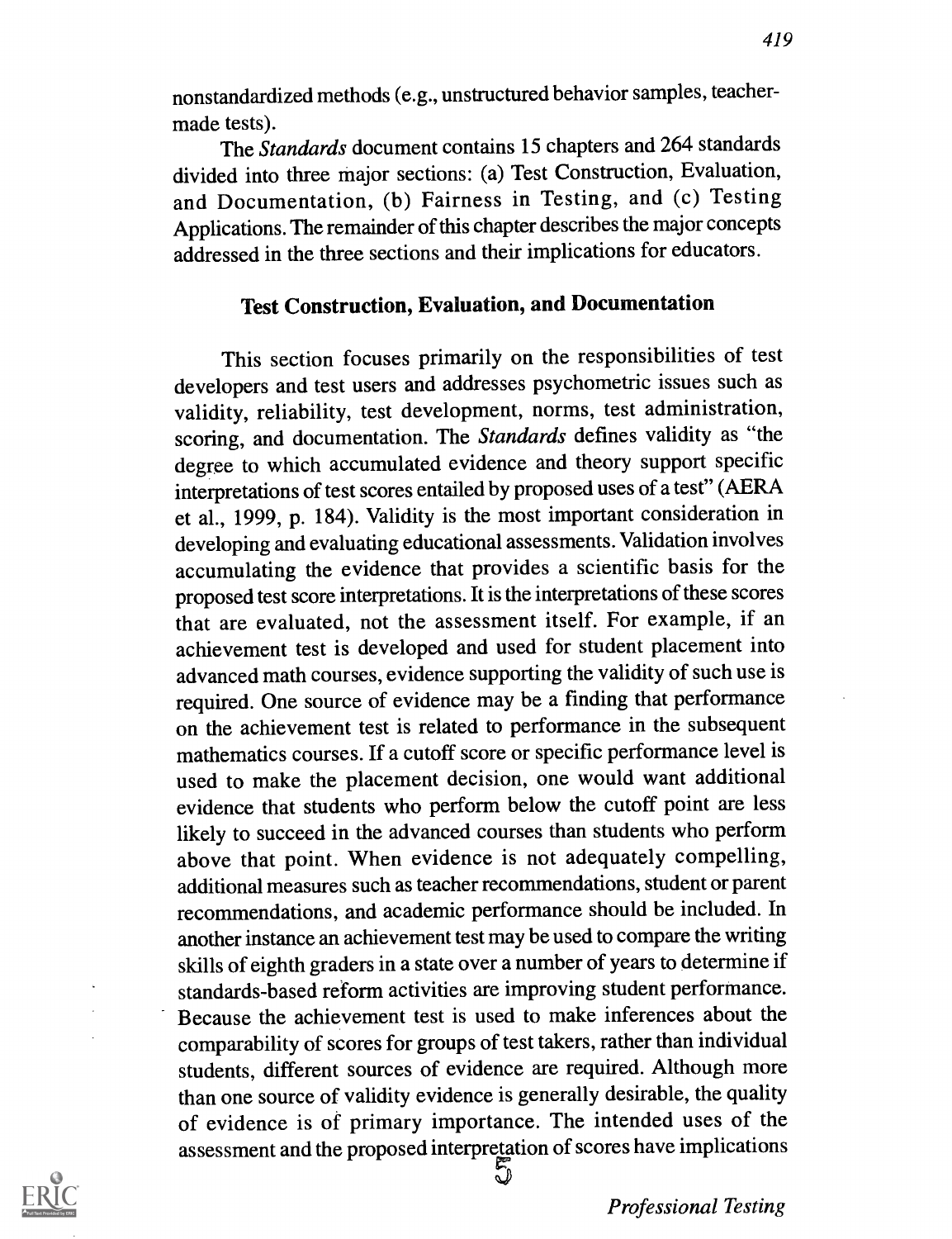for test development and evaluation.

The *Standards* notes that a test itself is not validated, but rather the intended use of the test and how test scores will be interpreted are validated. Five sources of evidence that can contribute to a validation strategy are listed: (a) content, (b) relationships between test scores and other variables, such as test-criterion relationships, (c) internal structure of the test, (d) response processes, and (e) consequences of testing.

Test content. Content includes the test items or performance tasks, format and wording of questions, response formats, and instructions for administration and scoring. Evidence based on test content should demonstrate that the test content is aligned to the curriculum taught or the skills required for future success (e.g., placement).

Relationships between test scores and other variables. A typical study examines how accurately test scores predict criterion data at a later time (e.g., admissions testing predicting performance on college coursework), whereas a concurrent study collects predictor and criterion data during a relatively short time frame. Such studies may be used to determine (a) if the relationship between the predictor (e.g., test, grades) and the criterion (or outcome measure; e.g., freshman grades, graduation) differs across subgroups, or (b) the accuracy of a test for admission or placement decisions.

Internal structure of the test. Such evidence examines any relationships among test items or tasks that can provide additional evidence of how test scores may relate to specific aspects of the construct that is to be measured.

Response processes. Evidence based on response processes may be collected by examining the processes that test takers use in responding to test questions or tasks. Often analyses of individual responses can be gathered by questioning test takers about their strategies in responding to a specific quesfion, through examinee responses on computerized assessments, or through experimental studies.

Consequences of testing. Although evidence regarding consequences may influence decisions concerning the use of an assessment or other measure, it will not usually be related to inferences concerning the validity of scores. For example, group differences in performance on



Professional Testing

420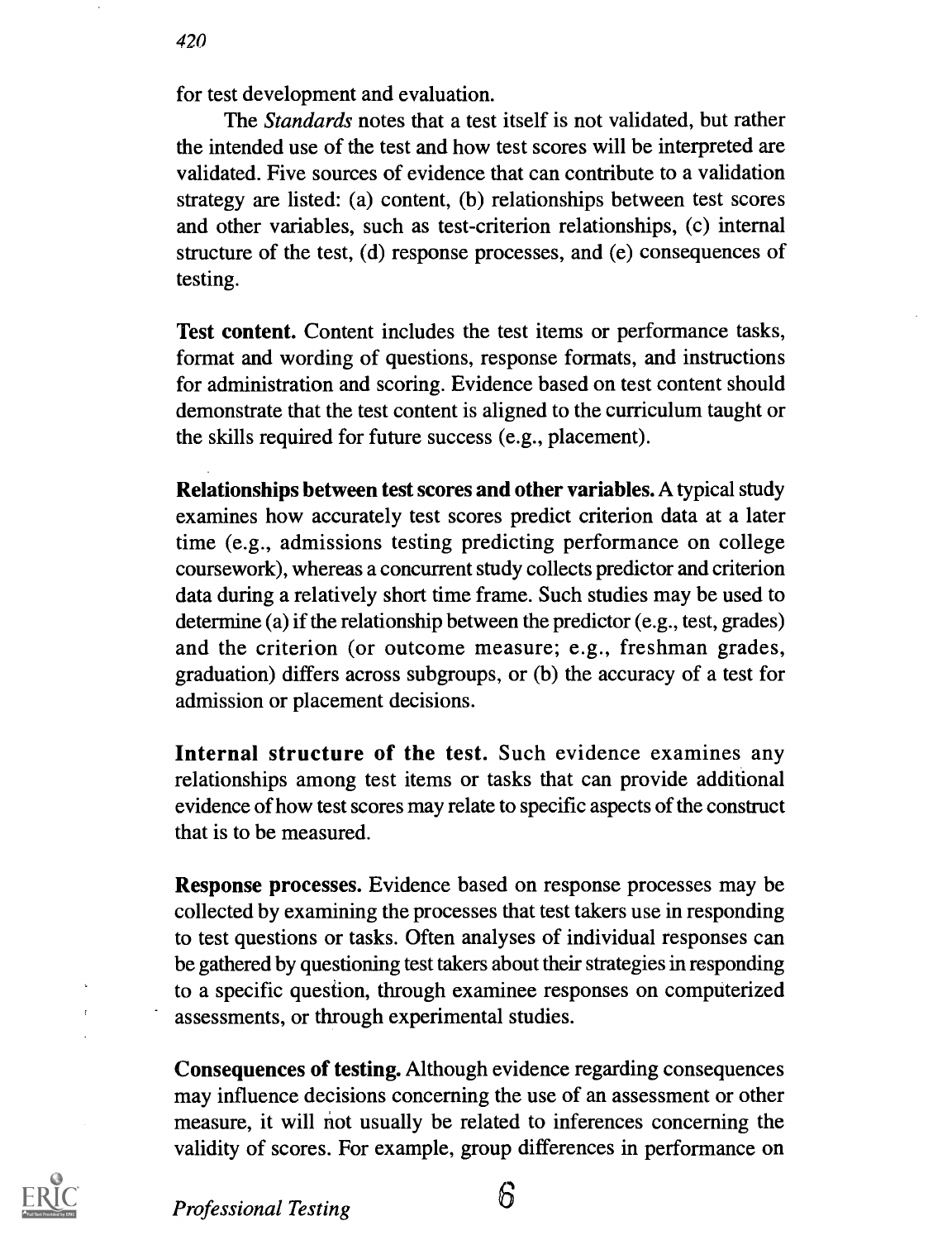an assessment are relevant to a school or institution, yet such differences alone do not necessarily detract from the validity of intended test interpretations.

One of the most important issues for educators in the Standards is the discussion about the respective responsibilities of the test developer and test user in accumulating validation evidence relevant to the intended use of the test and the inferences that will be made from test scores. Specifically, the Standards states that the test developer should clearly set forth the intended uses for a test, but if a test user wishes to use the test in a way for which sufficient evidence has not been presented, then it is that user's responsibility to provide such evidence. For example, if a test is developed to provide diagnostic information about aggregate groups of students. but a user (e.g., school district, state) decides to use the test to determine student promotion, then it is incumbent on the user to provide evidence to support that new use. If the test is used to classify students into proficiency groups or to assign students to different educational programs or courses, validation evidence for such classifications is required. That is, it is not adequate simply to demonstrate that there is a relationship between the test and some criterion (e.g., grades); rather, evidence supporting the validity of the classification decision is needed. Similarly, the Standards notes that when score differences are used to distinguish groups, such as students classified as proficient versus exemplary in an area, the reliability of the data, including the standard errors or confidence intervals for scores, should be reported along with the test score.

This section of the *Standards* also elaborates on procedures for administration, scoring, and interpretation of tests. It addresses issues such as retention of student test scores, errors in testing materials, disruptions in standardized administrations, procedures for challenging test scores, human raters or scores, and the types of documentation that should be provided in a testing program. Finally, a discussion of score reliability and test development issues concerning performance assessments, portfolios, and other educational assessments is provided.

#### Fairness in Testing

The Fairness in Testing section addresses issues of fairness and bias in testing and includes separate discussions of test takers' rights and responsibilities, the testing of individuals with diverse language backgrounds, and the testing of individuals with disabilities. The Standards discusses four different aspects of fairness. The first two



.f")I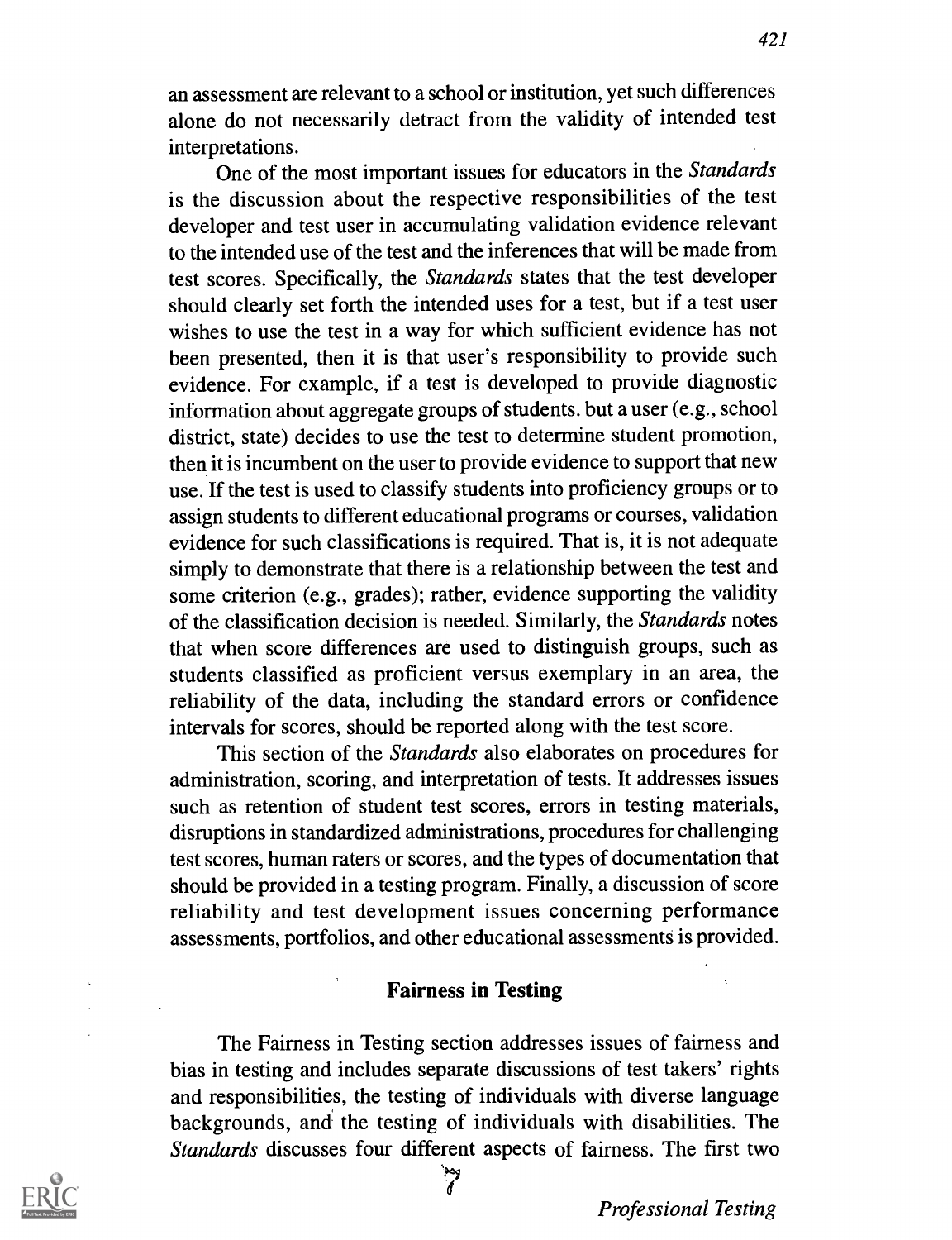relate to ensuring that tests are absent any bias and to the need to treat all examinees in an equitable fashion in the testing process. The third component of fairness is that all subgroups (e.g., based on ethnicity, race, gender, disability) must have equal passing rates or scores. The Standards acknowledges that there is broad consensus on the first two aspects, but that the idea that equal outcomes among groups is required for fairness "has been almost entirely repudiated in the professional testing literature" (p. 74). The fourth component of fairness concerns opportunity to learn.

The Standards provides a detailed discussion of how item bias and predictive bias could represent major challenges to the technical qualities of a test, and they describe procedures to ensure equal treatment of all students in testing. If some students have not had the opportunity to learn what is assessed in an achievement test, the scores reflect what the test taker knows but also what he or she has not had an opportunity to learn. When students have not had an opportunity to learn all tested information, then any policy about, for example, using the test scores as a basis for withholding a diploma is unfair.

The *Standards* also discusses some of the threats to the validity of inferences made from test scores of students who may not be proficient in the language in which they were tested. The greatest threat may occur when students' language proficiency limits their performance in an area other than language proficiency. Many state tests employ extended reading passages and written responses to demonstrate proficiency in areas such as mathematics, science, or history. To the extent that such assessments rely on language skills, students' scores may not accurately reflect their knowledge in these areas, but may instead reflect a combination of knowledge gaps and poor language proficiencies. The Standards describes four types of modifications that are designed to accommodate students with disabilities: (a) presentation format (e.g., large print, cassette), (b) response format (e.g., computer keyboard, aide to record oral responses), (c) extended time, and (d) test setting (e.g., individual administrations). Test users should take steps to ensure that test scores, and the inferences made from them, reflect the intended construct rather than the disabling condition. For example, if a student who needs longer than average time for cognitive processing is required to complete a speeded test, the results may in part reflect the disability. On the other hand, any modifications made should be described in detail and, when feasible, evidence should be provided that the inferences drawn from the results are valid and comparable to inferences based on scores of students who did not receive the

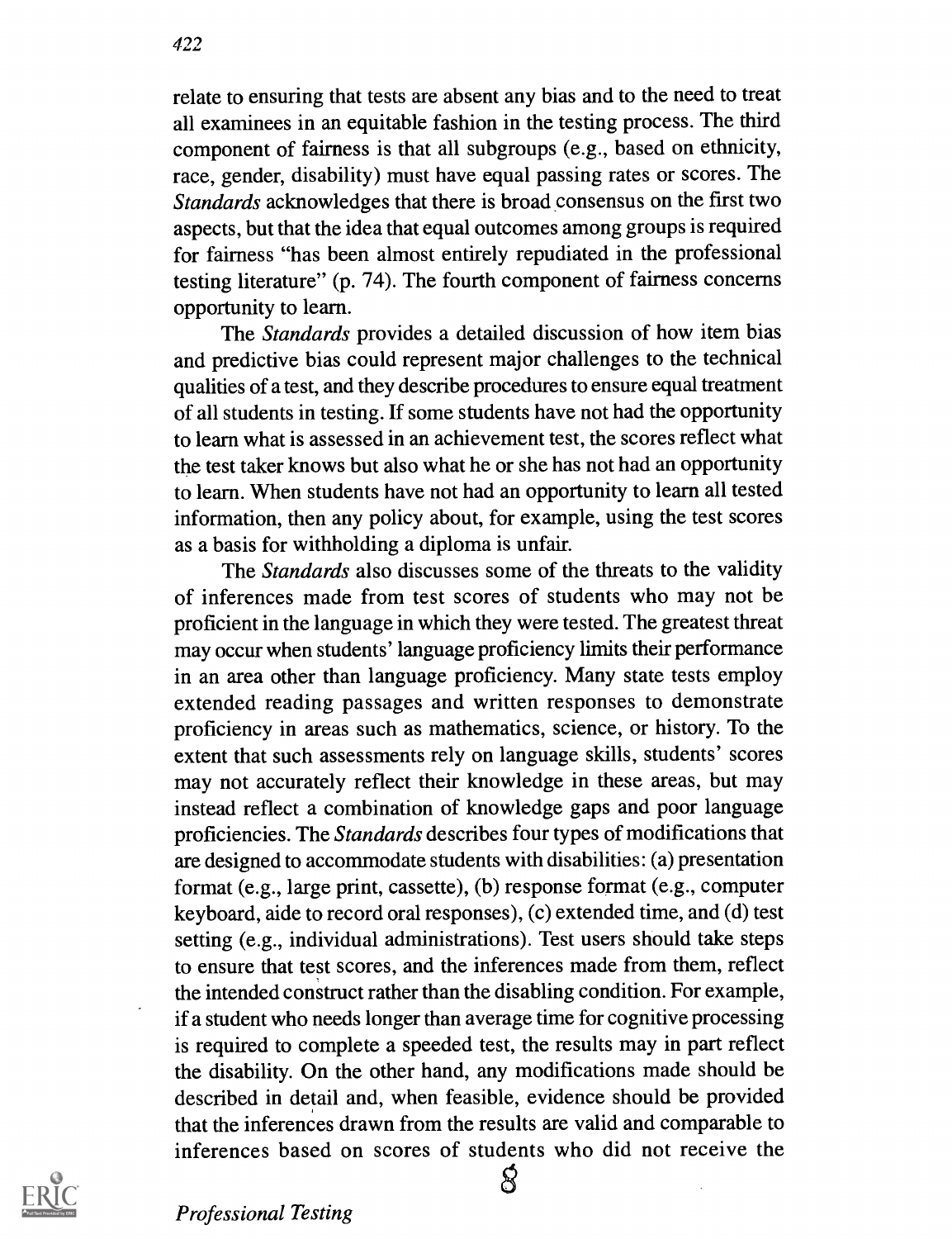accommodation. When testing students with disabilities or limited English proficiency, it is often difficult to demonstrate comparability of scores between those students and other test takers, and professional judgment is required in making inferences from these scores.

#### Testing Applications

The final section of the Standards describes the responsibilities of test users followed by the application of testing in specific settings. Of most relevance to educators are chapters discussing educational testing and assessment and the role of testing in program evaluation and public policy. In this section, a number of important points made earlier in the document are described more fully as they apply to education and public policy:

- Many tests are used for multiple purposes; however, evidence needed to support one use (e.g., program goals) will differ from evidence required for another purpose (e.g., individual student use).
- The higher the stakes associated with a test, the more important it is that test-based inferences be supported with strong technical evidence.
- <sup>o</sup> Performance assessments often require complex procedures and training to increase the accuracy of scorers' judgments, and coverage of content domains is often reduced because each task usually requires more time to complete than do objectively scored items.
- When a test is intended to serve as an indicator of student achievement of curriculum standards, evidence of the extent to which the test samples the range of standards is needed.
- A decision that will have major impact on a student should not be made on the basis of a single test score; other relevant information should be considered in conjunction with the score.
- Individuals who supervise testing should have the necessary education and training to ensure they are familiar with the evidence for the validity and reliability of the test for the uses they intend.
- When schools, districts, states, or other authorities mandate the use of certain tests, those entities are responsible for identifying and monitoring the impact of testing and to minimize potential negative consequences.



 $\frac{1}{2}$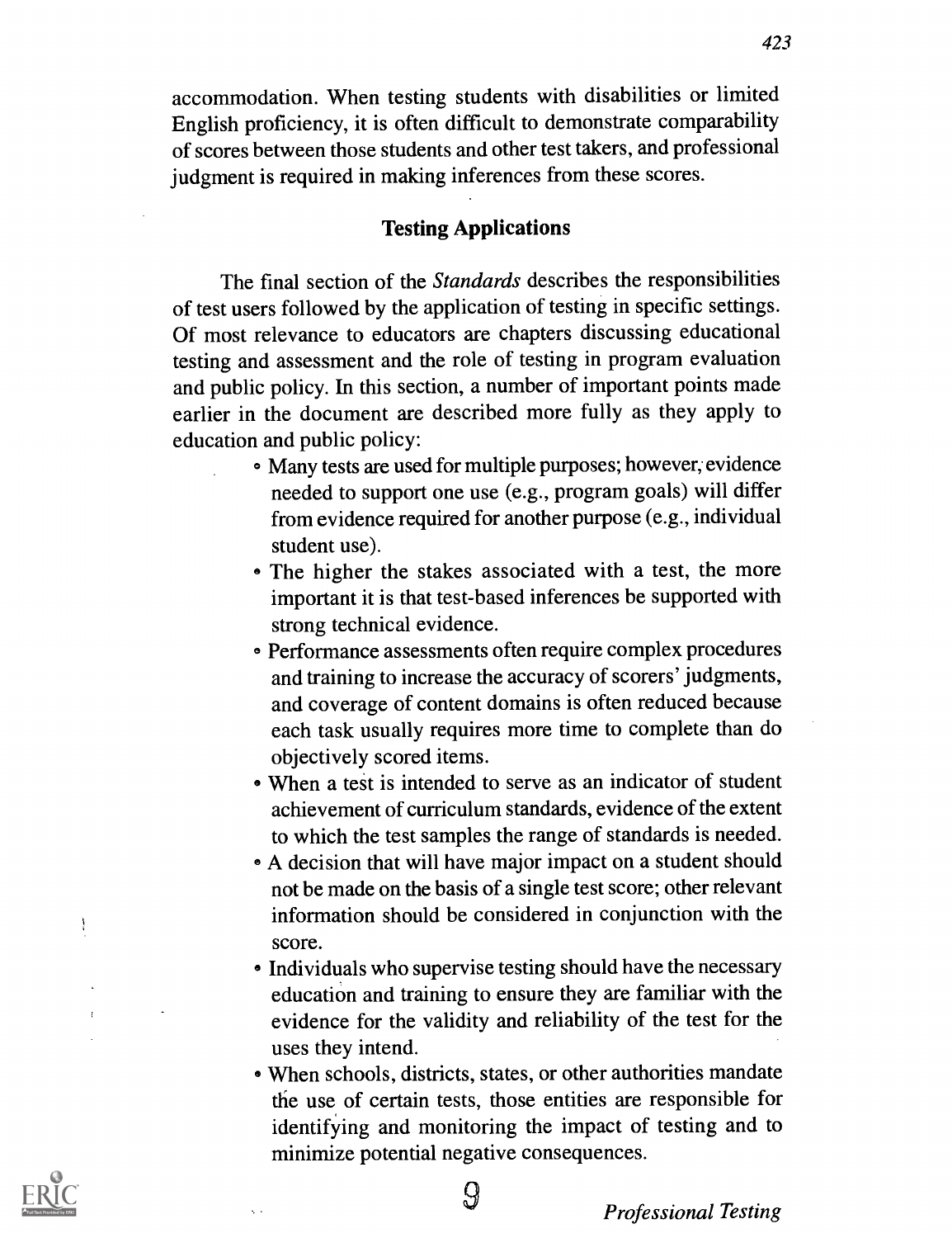The integrity of test results must be maintained by eliminating practices that could raise scores without improving performance.

#### Summary

The Standards represents an important resource for all educators and policymakers who use and interpret test scores for individual students or groups of students (e.g., in a school, district, state, or nation). First, it represents the consensus of professionals in psychological and educational testing. The standards were developed by a committee composed exclusively of academicians and other researchers who have expertise in testing, measurement, and education, and their purpose is to provide guidance to all professionals who develop, select, or use assessments. Second, it is designed to promote sound and ethical use of tests by providing rigorous standards, some of which may not be feasibly met in many settings, that assist educators in evaluating test quality and appropriate test use. Third, it is based on current scientific knowledge and professional practice. Finally, it provides detailed discussions of several possible conflicts and concerns, ranging from issues that are highly technical and psychometric to those that concern proper administrative procedures or documentation and communications about a testing program. The Standards contains an extensive list of organizations and individuals with expertise in testing and education who reviewed, contributed to, and in many instances have endorsed these standards. Given the increased use of educational tests and the role they play in the allocation of resources and accountability in education, it is vital that educators and policymakers concerned with these issues become familiar with the professional and technical requirements related to testing in order to reduce misuse of tests and test results.

#### References

AERA, APA, & NCME. (1966). Standards for educational and psychological tests and manuals. Washington, DC: APA.

AERA, APA, & NCME. (1999). Standards for educational and psychological testing. Washington, DC: AERA.



 $\overline{O}$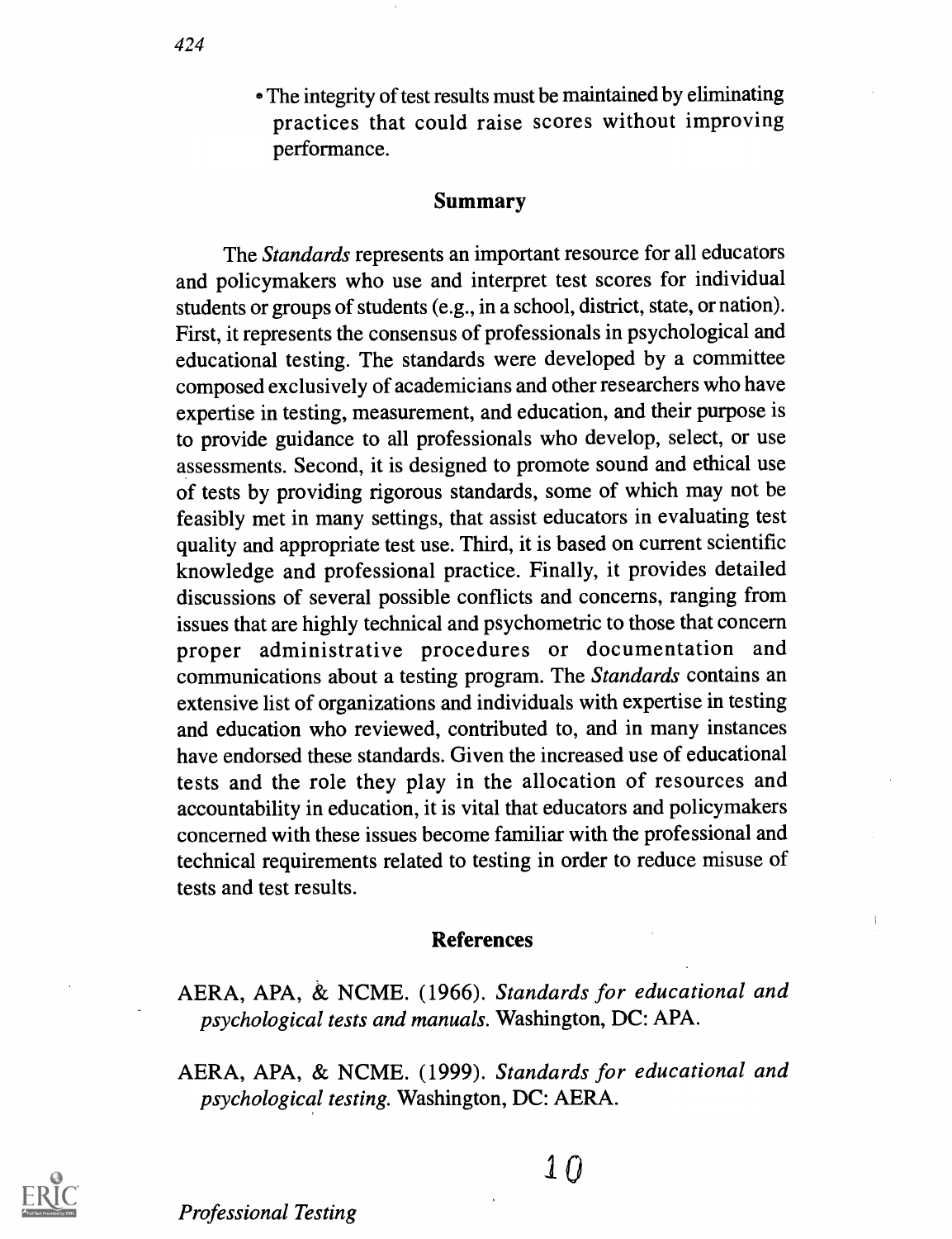- American Educational Research Association & National Council on Measurements Used in Education. (1955). Technical recommendations for achievement tests. Washington, DC: Authors.
- American Psychological Association. (1954). Technical recommendations for psychological tests and diagnostic techniques. Washington, DC: Author.
- Camara, W. J. (1997). Use and consequences of assessments in the U.S.A.: Professional, ethical, and legal issues. European Journal of Psychological Assessment, 13(2), 140-152.
- Camara, W. J., & Kraiger, K. (1996). Organisational infrastructure for selection and assessment in the U.S.A. In M. Smith & V. Sutherland (Eds.), International review of professional issues in selection and assessment (Vol. 2, pp. 138-146). Chichester, UK: John Wiley & Sons.
- +Joint Committee on Testing Practices. (2002). Code of fair testing practices in education. Available on Measuring Up: An Anthology of Assessment Resources [CD]. Also retrievable on-line: http:// aac.ncat.edu.

 $\triangle$  Document is included in the Anthology of Assessment Resources CD

425



ii